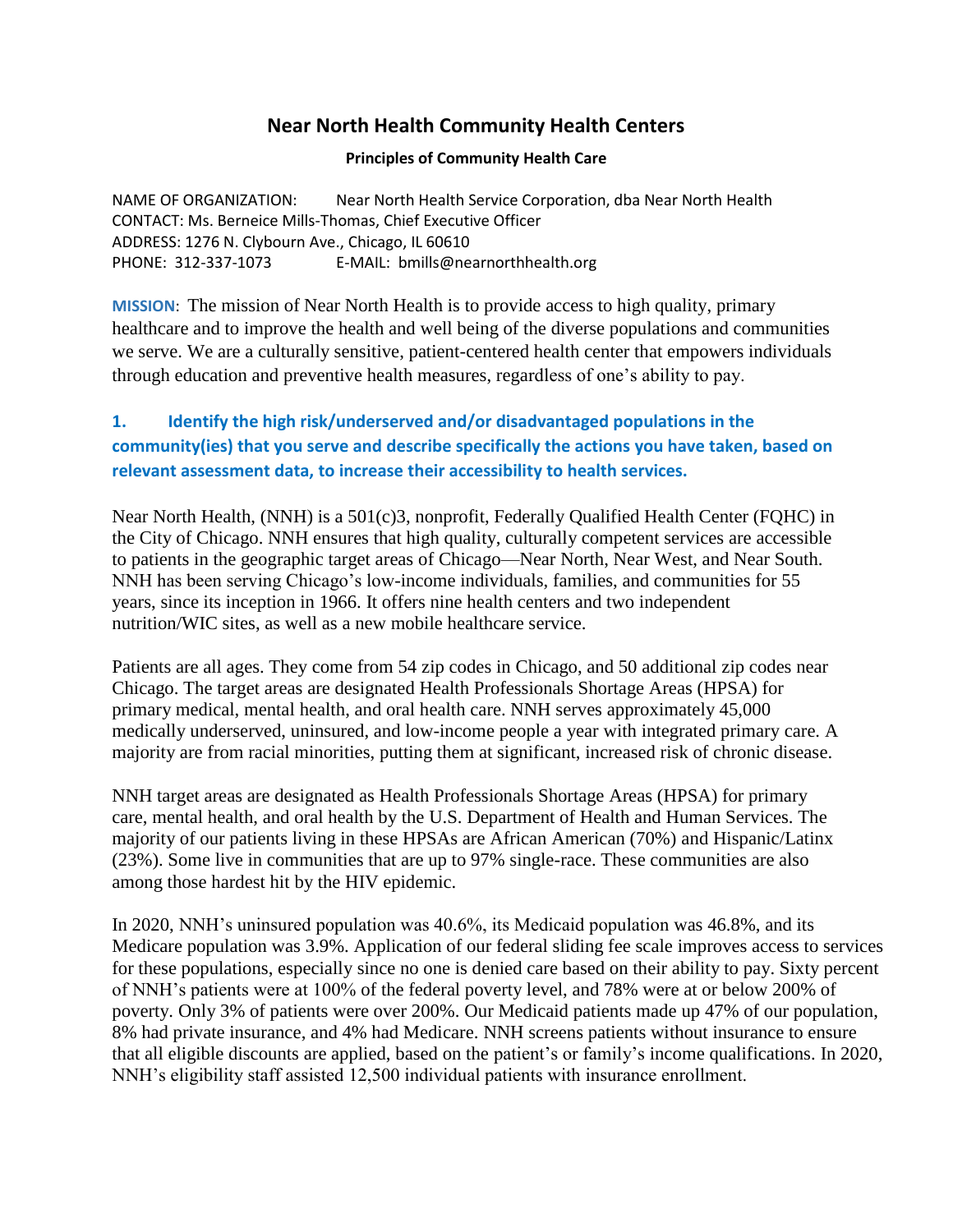Like many large, inner-city populations, Chicago is experiencing an inequitable distribution of wealth, with pockets and clusters of significant poverty in certain communities. CBS News Chicago culled U.S. Census data for a feature story on the extreme poverty in sections of Chicago. It cites poverty rates of 40% to 60% in North and West side neighborhoods. These areas include much of NNH's target population.

In addition, in 2021 Chicago's unemployment rate is 7.9%, according to the Bureau of Labor Statistics. That is the lowest rate since 2001. However, the unemployment rate for Black Chicagoans rose to 7.3% for persons 16 and older—nearly double the rate of all other races/ethnicities. (The bureau reports rates for Asians at 3.5%, Whites at 3.7%, and Hispanic/Latinx at 4.7%.)

These issues—poverty, unemployment, lack of access to health care—are among the social determinants of health (SDOH) that contribute to higher rates of disease and premature death. Other SDOH include neighborhood and physical environment, social support networks, community violence, and intimate partner violence. These determinants affect a wide range of health and quality-of-life outcomes. NNH addresses this disparity through the strategic location of its sites. For example, in 2013, at the corner of North Avenue and Kostner Avenue in Chicago, NNH built a new facility and launched new services. The North/Kostner Health Center required an investment of \$13 million from both public and private partners. In order to achieve this goal, Near North Health secured support from government, corporate, foundation, individual, and organization partners. The center has had a transformational impact on the lives of children and families on Chicago's West Side. For years, these Chicagoans have experienced high rates of poverty and a lack of access to health care.

In 2017, the Sunnyside Health Center was launched to increase access to healthcare for the diverse populations living in Chicago's Uptown neighborhood. Many residents live in singleroom occupancy facilities (SROs), senior living apartments, and lower-cost housing units. The demand for healthcare services has grown significantly. A key feature is the location, in a small but visible strip mall, just blocks from lively train and bus stops. Sunnyside offers WIC, and onestop shopping for the patients' comprehensive health and nutrition-related needs.

This year, NNH opened another new facility, the Razem Health Center at 2844 N. Milwaukee Avenue. Similar to the North/Kostner site launch, the project required rigorous planning, followthrough, collaboration, and partnerships.

Also in response to regional disparities, NNH has added school-based health care. Many WIC (Women, Infants, Children) clients are directly impacted by gentrification. They not only get displaced from their community but also their medical home. Retention becomes difficult as phone numbers change, addresses are in flux, and outreach is hindered. NNH had already begun reaching these patients via pop-up clinics. They are very successful. In one year, participation increased 800%, from one Head Start site with about 60 clients to 13 sites with 480 clients. In 2021, a new mobile healthcare project will strengthen these outreach and service delivery efforts. A van outfitted with medical and dental equipment will travel to schools, houses of worship, shopping areas, entertainment venues, parks, and other places where children, families, homeless persons, and others often gather. The service addresses these patients' geographic challenges.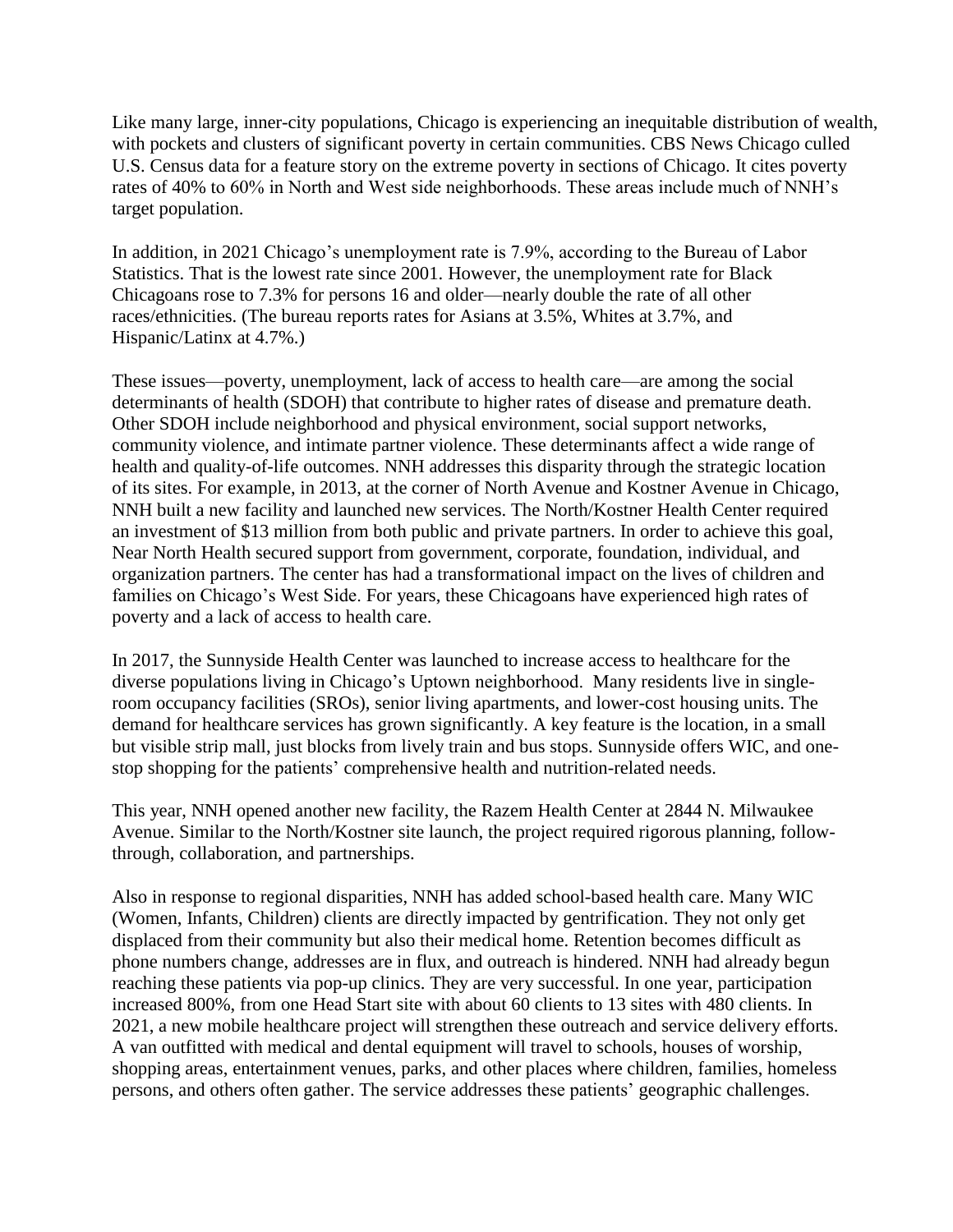To ensure that current services and any new service updates will improve health outcomes, NNH engages in rigorous strategic planning and annual review. The planning occurs at the Board of Directors level, and includes the CEO and senior management staff. It is a continual process. A key component occurs every year, as NNH completes a comprehensive community health needs assessment. The goal is to understand changes in patient origin data; areas showing increased need for services; and, both forecasted and unanticipated changes in relevant neighborhoods.

This is accomplished with the help of Universal Data Survey (UDS) data, using its most current reports. UDS data informs leadership on a monthly basis of patient usage statistics, including location, vital statistics, and services. The NNH assessment also includes a thorough review of published community health needs assessments involving area hospitals. And, NNH uses data from national initiatives, such as Healthy People 2030. Senior managers use the data to improve access and enhance services. They examine month-to-month and year-to-date trends, as well as managed care data to understand utilization and disease prevalence among managed care users.

In addition, agencies typically viewed as competitors are considered for potential collaboration, since need in the area almost always exceeds current physical resources. The strategic plan is reviewed, as part of the annual service area analysis, to ensure the priorities are aligned. Results are discussed among all agency leaders. Plans are formed, with input from staff and patients, and results are shared with patients and community partners. Plans for the next 12 months are developed using this process. NNH has used this methodology to inform and direct its continuous growth over its history. Sites have been added, and the programs and services that have grown include: nutrition, behavioral health, ophthalmology, school-based health care, dental care, and medical care.

The pandemic has exacerbated the public health problem communities face when they lack healthcare services. However, since NNH is continually adapting to respond to community need, it was able to maintain excellence in service delivery during this turbulent time. When the pandemic hit, NNH, like every healthcare delivery organization, was forced to rapidly rethink and reconfigure its healthcare delivery model. We quickly applied learning from the psychiatry department to expand the use of tele-health in the medical department, and for off-site services.

NNH expanded telehealth to a range of services, and all of them have been successful. In total, they include: women's health, OB/GYN, medical, pediatrics, dental, psychiatry, psychology, mental health, substance use disorder, medication-assisted treatment, opioid use disorder, and nutrition education and training.

As evidence of this success, in 2020 Near North Health was able to maintain 98% of its prepandemic UDS patient users. It provided 36,492 individual patients with medical, dental, and behavioral health primary care services. Visits totaled 98,193. Critically, 8,580 patients received COVID-19 testing under a new, remote model. They completed a total of 10,980 visits. In addition to clinical services, this model now includes non-clinical services such as provider training, administrative meetings, and continuing medical education.

**2. Describe specifically the strategies you have used to gather input from high risk, underserved and/or disadvantaged population and their leaders as a basis for program or service development.**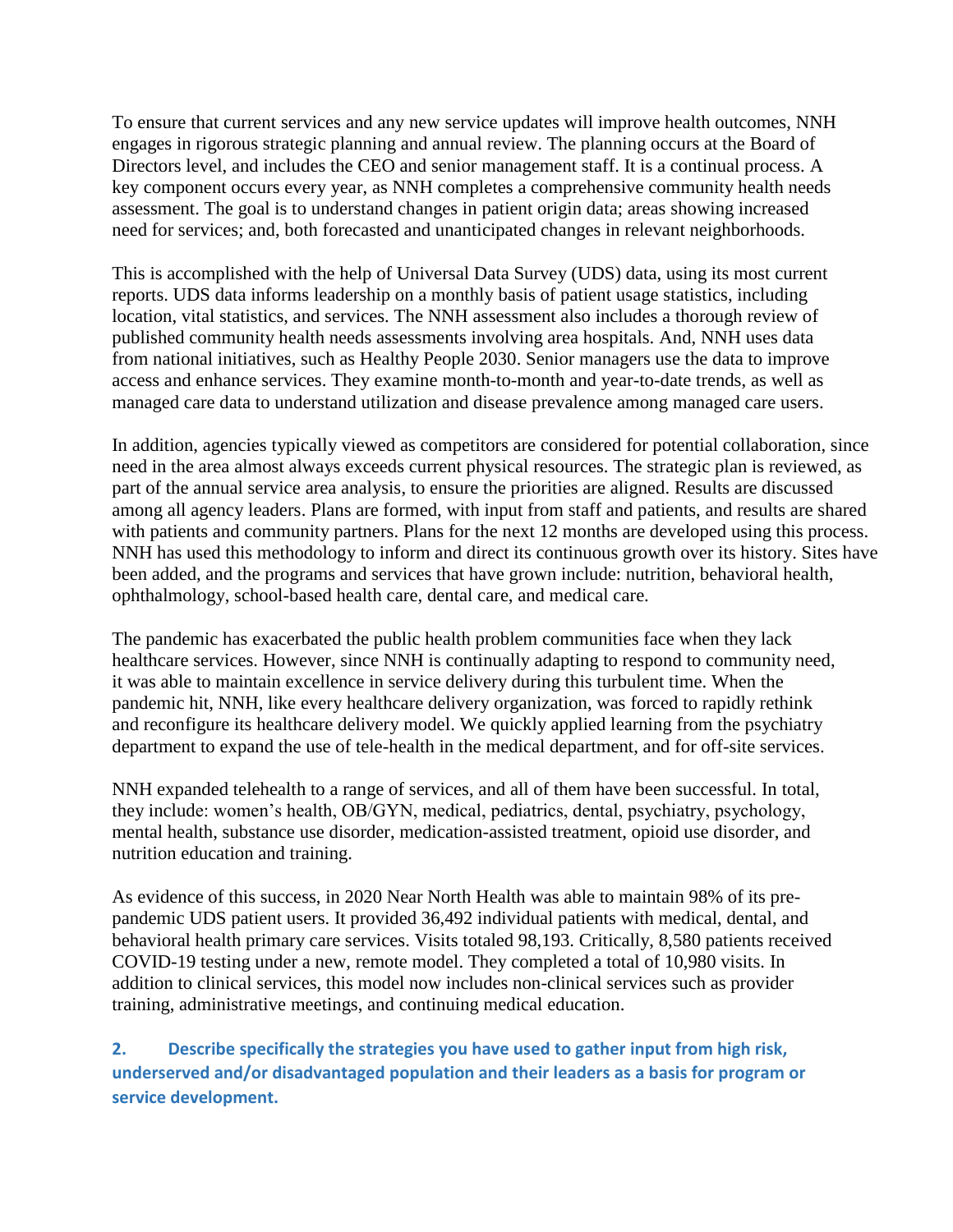NNH involves the target population in shaping its goals and activities. Currently, requirements, 71% of board members are current, registered patients of the health center. These consumer board members represent the individuals we serve, including persons of every ethnicity, race, sex, and gender identity.

In addition, NNH continually solicits—and acts on—input and feedback from its patients and clients. Input comes from patient surveys, program advisory boards, focus groups, and postprogram evaluations. We ask every patient to complete a patient satisfaction survey. The surveys are collected randomly, and they are offered in languages and literacy levels that serve the patient population. Patients access them via the NNH website, on-site kiosks, or personal devices that are on-site, and powered by free Wi-Fi. For any patient who wishes to report a complaint, NNH staff assist them with steps and forms they need to complete the process. All complaints are investigated and the complainant learns of the solution within 10 days.

## **3. Describe specific partnerships with other providers and community-based organizations to promote continuity of health care for high risk/underserved and/or disadvantaged populations.**

Here is a listing of most, but not all, of Near North Health's referral partners.

**Heartland Health Outreach** – refers homeless patients for medical services at NNH's Sunnyside Health Center.

**Northwestern Memorial Hospital** – provides specialty care for indigent patients, collaborates to deliver wellness programs, and provides continuity of care to NNH patients.

**University of Chicago Medical Center** – NNH participates in UCMC's Project ECHO, which creates communities of practice for primary care providers and specialists. Providers work together to gain and spread new medical knowledge and apply it to specialty patient care.

**John H. Stroger Hospital of Cook County** – provides primary, specialty, and tertiary healthcare services. NNH is able to refer patients for low-cost prescriptions and specialty care for serious illness, such as cancer and diabetes.

**Ann and Robert H. Lurie Children's Hospital** – a primary referral destination for difficult cases, and it provides continuity of care for NNH's pediatric patients.

**Safety-net hospitals** – NNH refers patients to safety-net hospitals, such as those mentioned above, Mt. Sinai, Humboldt Park Health, UI Health, and more than a dozen smaller hospitals in Chicago and nearby Oak Park (Pipeline West Suburban Hospital).

**AIDS Foundation of Chicago** – provides case management and transportation services to Near North Health's Early Intervention Services (EIS) patients.

**State & local health departments** – work to ensure every person has access to care.

**Chicago Department of Children and Family Services** – NNH provides drug counseling and treatment for families and individuals involved with this agency.

**Cook County Bureau of Health Services** – NNH works with their community access program for specialty and diagnostic referrals, as well as their Neighborhood Referral Program.

**4. Provide two examples of how you have used the community-oriented approach to program development specified in the attached principles to develop a program of service for high risk/underserved and/or disadvantaged populations specified in the guidelines. Include**